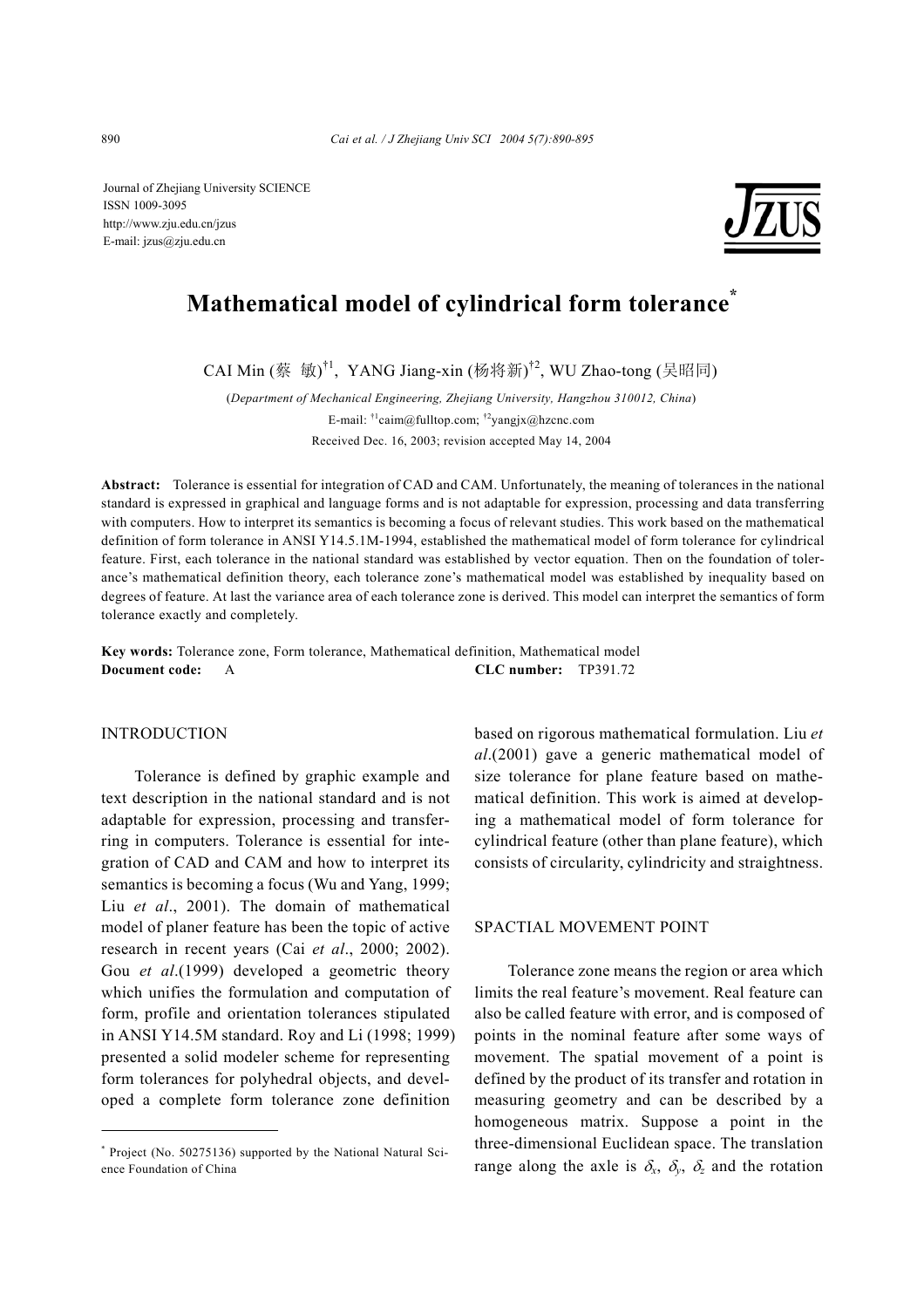range round the axle is  $\delta_{\theta}$ ,  $\delta_{\phi}$ ,  $\delta_{\psi}$  respectively. *p* is the point after the movement. Then the point movement in the space expressed by the 4×4 homo-

where: 
$$
\mathbf{D}(\delta_x, \delta_y, \delta_z, \delta_\theta, \delta_\psi) =
$$
  
\n
$$
\begin{bmatrix}\n\cos \delta_\psi \cos \delta_\phi & -\sin \delta_\phi \cos \delta_\theta + \cos \delta_\psi \sin \delta_\phi \sin \delta_\theta & \sin \delta_\psi \sin \delta_\theta + \cos \delta_\psi \sin \delta_\phi \cos \delta_\theta & \delta_x \\
\sin \delta_\psi \cos \delta_\phi & \cos \delta_\psi \cos \delta_\theta + \sin \delta_\psi \sin \delta_\phi \sin \delta_\theta & -\cos \delta_\psi \sin \delta_\theta + \sin \delta_\psi \sin \delta_\phi \cos \delta_\theta & \delta_y \\
-\sin \delta_\phi & \cos \delta_\phi \sin \delta_\theta & \cos \delta_\phi \cos \delta_\theta & \delta_z \\
0 & 0 & 1\n\end{bmatrix}
$$

Suppose  $\delta_{\theta}$ ,  $\delta_{\phi}$ ,  $\delta_{\psi}$  is very small and these trigonometric functions can be linearized as follows:

 $\lim_{\delta \to 0} \sin \delta_{\theta} = \delta_{\theta}, \ \lim_{\delta \to 0} \sin \delta_{\phi} = \delta_{\phi}, \ \lim_{\delta \to 0} \sin \delta_{\psi} = \delta_{\psi};$  $\lim_{\delta \to 0} \cos \delta_{\theta} = 1$ ,  $\lim_{\delta \to 0} \cos \delta_{\phi} = 1$ ,  $\lim_{\delta \to 0} \cos \delta_{\psi} = 1$ .

Regarding Eq.(2), the result is:

$$
\boldsymbol{D}(\delta_x, \delta_y, \delta_z, \delta_\theta, \delta_\phi, \delta_\psi) = \begin{bmatrix} 1 & -\delta_\psi & \delta_\phi & \delta_x \\ \delta_\psi & 1 & -\delta_\theta & \delta_y \\ -\delta_\phi & \delta_\theta & 1 & \delta_z \\ 0 & 0 & 0 & 1 \end{bmatrix} (3)
$$

Tolerance zone is the permittable movement range of the nominal point. If  $p_0$  is a nominal point and  $\mathbf{D}(\delta_{x}, \delta_{y}, \delta_{z}, \delta_{\theta}, \delta_{z}, \delta_{w})$  is the permittable movement range of the nominal point then *p* is the point in the tolerance zone.

This work aimed at studying the tolerance of the cylindrical feature. Tolerance of cylindrical feature divides into the constraint on the cylinder surface and constraint on the cylindrical axis. The degree of cylinder surface is the same as that of the cylindrical axis, so that the spatial movement of the cylinder surface and of the cylindrical axis can be expressed as follows in unison:

$$
\boldsymbol{D}_{\text{Cylinder}}(0, \delta_y, \delta_z, 0, \delta_\phi, \delta_\psi) \cdot \boldsymbol{p}_0
$$
\n
$$
= \begin{bmatrix} 1 & -\delta_\psi & \delta_\phi & 0 \\ \delta_\psi & 1 & 0 & \delta_y \\ -\delta_\phi & 0 & 1 & \delta_z \\ 0 & 0 & 0 & 1 \end{bmatrix} \begin{bmatrix} x_0 \\ y_0 \\ z_0 \\ z_1 \end{bmatrix}
$$
\n(4)

 $D_{\text{Cylinder}}$  was abbreviated as  $D$  since the main study

geneous matrix is as follows:

$$
p = D \cdot p_0 \tag{1}
$$

$$
\begin{aligned}\n\sin \delta_{\psi} \sin \delta_{\theta} + \cos \delta_{\psi} \sin \delta_{\phi} \cos \delta_{\theta} & \delta_{x} \\
\cos \delta_{\psi} \sin \delta_{\theta} + \sin \delta_{\psi} \sin \delta_{\phi} \cos \delta_{\theta} & \delta_{y} \\
\cos \delta_{\phi} \cos \delta_{\theta} & \delta_{z} \\
0 & 1\n\end{aligned}
$$
\n(2)

object is cylinder. For the same feature, the matrix equation of different tolerance can be the same. But the movement ranges of degree variables in the equations are generally different. So the most important thing is to establish the constraint model of each degree variable according to tolerance definition. First, based on the mathematical definition of form tolerance in ANSI Y14.5.1M-1994, each of the tolerances in the national standard was established by vector equations. Then on the foundation of tolerance mathematical definition theory, each tolerance zone's mathematical model was established by inequalities based on the degree of the feature. Because space is limited, this paper gives only mathematical modeling of circularity and cylindricity.

Each of the symbols are defined as follows:

 $C_d$  is the direction vector of tolerance zone;  $C_P$ is the position vector of tolerance zone;  $\boldsymbol{p}$  is a point in the tolerance zone; *r* is the normal radius of the cylinder; *es*, *ei* are the upper and lower specification limits of the cylinder's diameter; *T* is the form tolerance;  $d_x$ ,  $d_y$ ,  $d_z$  are the translation range of the coordinate origin along the axle *x*, *y*, *z* respectively;  $d_{\theta}$ ,  $d_{\phi}$ ,  $d_{\psi}$  are the rotation range of the coordinate origin round the axle *x*, *y z* respectively.

## MATHEMATICAL MODEL OF CIRCULARITY TOLERANCE

In the ANSI Y14.5.1M-1994, circularity tolerance specifies that all points of each circular element of the surface must lie in some zone bounded by two concentric circles whose radii differ by the specified tolerance.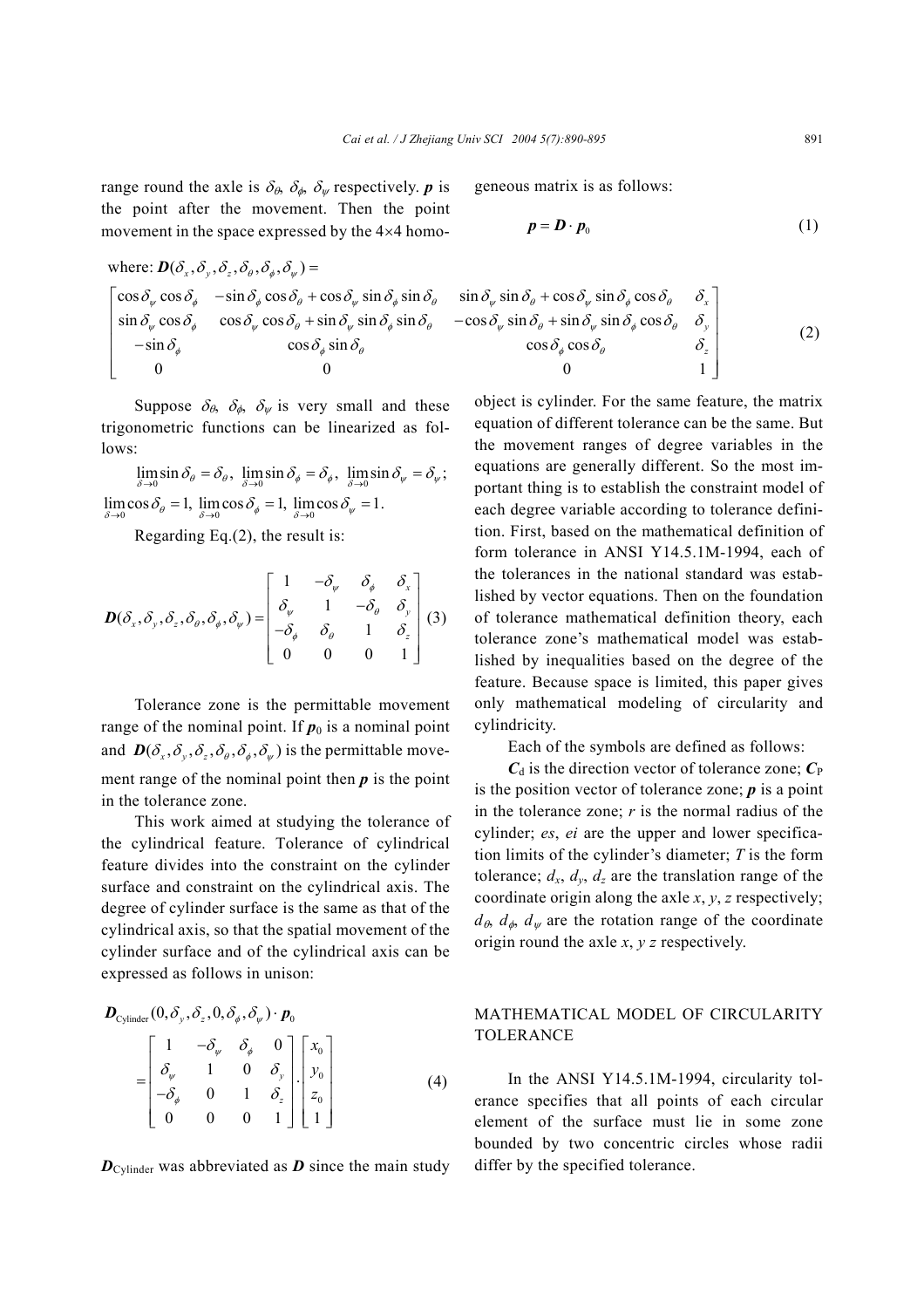A circularity tolerance controls the form error of a real circle relative to the nominal circle. As shown in Fig.1, the circularity tolerance zone consists of an annular area, or the area between two concentric circles that are centered on the spine. The difference in radius between these circles is the circularity tolerance  $T_{\text{Cir}}$ . The zone can be written in the following vector form:

$$
\begin{cases}\nC_{\rm d} \cdot (\boldsymbol{p} - \boldsymbol{C}_{\rm p}) = 0 \\
\|\boldsymbol{p} - \boldsymbol{C}_{\rm p}\| - r\| \le T_{\rm Cir}/2\n\end{cases} \tag{5}
$$

Consider Fig.1 where the origin of the Local Coordinate System (LCS) is the center of the circle. We have  $C_p=0$  and  $C_d=[1\ 0\ 0]^T$ , then Eq.(5) can be rewritten as:

$$
-T_{\text{Cir}}/2 \le \sqrt{(y+\delta_y)^2 + (z+\delta_z)^2} - r \le T_{\text{Cir}}/2 \tag{6}
$$

where:  $-T_{\text{cir}} / 2 \le \delta_v \le T_{\text{cir}} / 2$ ,  $-T_{\text{cir}} / 2 \le \delta_z \le T_{\text{cir}} / 2$ .

Usually, the radius of the circularity tolerance zone is not equal to the radius of the size tolerance and the only link between the size tolerance and the circularity tolerance is the classical equation  $T_s > T_{\text{cir}}$ . The position and direction of the circularity tolerance zone are indefinite and the only restriction is that there exists at least one circle in the intersection area of the size tolerance zone and the circularity tolerance zone. Fig.2 illustrates eight possible



**Fig.1 Definition of circularity tolerance zone** 

extreme configurations of the resultant zone in *yoz*  plane.  $T_s$  is the size tolerance in Fig.2. Fig.2a–2f satisfy the Eq.(5) while Fig.2g and Fig.2h do not.

Fig.3 shows the situation when the circularity tolerance zone has the maximum transfer relative to the size tolerance zone along axle *y*. The circle  $C_{\text{Cir},i}(y, z)$  and circle  $C_{\text{Cir},0}(y, z)$  shown in Fig.3 are the inner and outer boundary of the circularity tolerance zone respectively; the circle  $C_{S,i}(y,z)$  and circle  $C_{S,0}(y,z)$  are the intersection lines of the inner/outer boundary of the size tolerance zone and the cross section. Thus the following equations can be derived:

$$
C_{\text{Cir},0}(y,z) : (y - d_y)^2 + (z - d_z)^2 = (r + T_{\text{Cir}}/2)^2 \tag{7}
$$

$$
C_{\text{Cir,}i}(y, z) : (y - d_y)^2 + (z - d_z)^2 = (r - T_{\text{Cir}} / 2)^2 \qquad (8)
$$

$$
C_{S,0}(y,z): y^2 + z^2 = (r + es/2)^2
$$
 (9)

$$
C_{\rm S,i}(y,z): y^2 + z^2 = (r + ei/2)^2 \tag{10}
$$



**Fig.2 Some examples of size and circularity tolerance zone**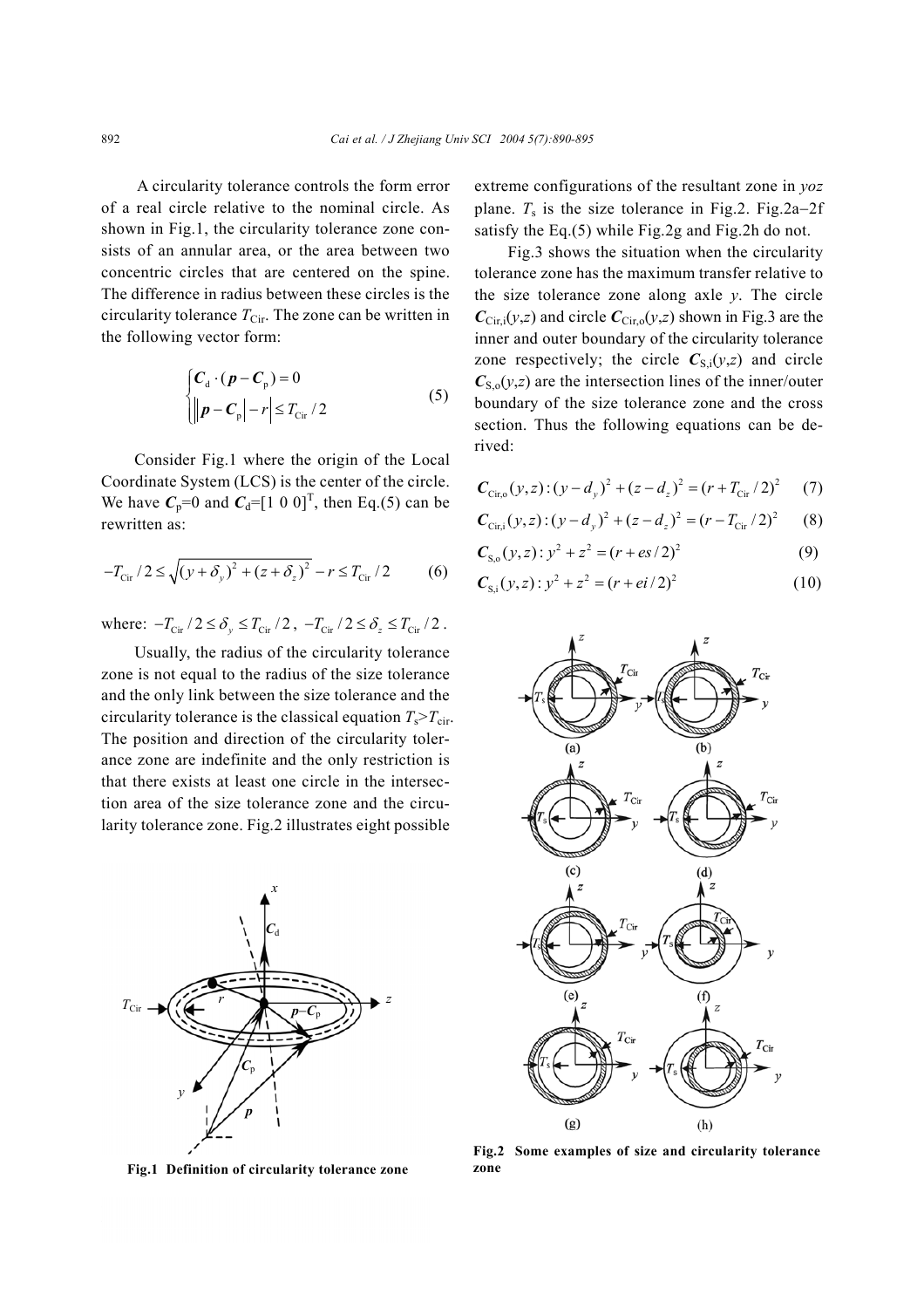

**Fig.3 Maximum shift of circularity tolerance** 

When  $d_y$  has the maximum value  $d_{y,\text{max}}$ , point  $(-r - ei/2,0)$  is on the circle  $C_{\text{Cir},0}(y,z)$ , and point  $(r + es/2,0)$  is on the circle  $C_{\text{Cir},i}(y,z)$ . Therefore:

$$
(-r - ei/2 - d_{y, \text{max}})^{2} + (0 - d_{z})^{2} = (r + T_{\text{cir}}/2)^{2} \quad (11)
$$

$$
(r + es/2 - d_{y, \text{max}})^2 + (0 - d_z)^2 = (r - T_{\text{cir}}/2)^2 \qquad (12)
$$

From Eq.(11) and Eq.(12), the maximum transfer along axle *y* is:

$$
d_{y,\text{max}} = \frac{(es^2 - ei^2)/4 + (es - ei + 2T_{\text{cir}})r}{4r + es + ei}
$$

And the maximum transfer along axle z can also be derived following the same procedure as above:

$$
d_{z,\text{max}} = \frac{(es^2 - ei^2)/4 + (es - ei + 2T_{\text{Cir}})r}{4r + es + ei}
$$

Thus, the degree variables' variation zone of circularity tolerance zone's axles is as follows:

$$
\begin{cases}\n-\frac{(es^2 - ei^2)/4 + (es - ei + 2T_{\text{cir}})r}{4r + es + ei} \le d_y \\
\le \frac{(es^2 - ei^2)/4 + (es - ei + 2T_{\text{cir}})r}{4r + es + ei} \\
-\frac{(es^2 - ei^2)/4 + (es - ei + 2T_{\text{cir}})r}{4r + es + ei} \le d_z \\
\le \frac{(es^2 - ei^2)/4 + (es - ei + 2T_{\text{cir}})r}{4r + es + ei} \\
4r + es + ei\n\end{cases}
$$
\n(13)

## MATHEMATICAL MODEL OF CYLINDERIC-ITY TOLERANCE

A cylindricity tolerance controls the form error of cylindrically shaped features. The cylindricity tolerance zone consists of a set of points between a pair of coaxial cylinders. The difference in radii equals the cylindricity tolerance  $T_{\text{Cy}}$ . We mathematically define a cylindricity tolerance zone as follows.

$$
\left| \left| \boldsymbol{C}_{\mathrm{d}} \times (\boldsymbol{p} - \boldsymbol{C}_{\mathrm{p}}) \right| - r \right| \leq T_{\mathrm{Cy}} / 2 \tag{14}
$$

If we consider the local coordinate system as illustrated in Fig.4,  $C_p=0$ ,  $C_d=[1\ 0\ 0]^T$ . Therefore:

$$
-T_{\text{cy}}/2 \le \sqrt{(y+\delta_y+x\cdot\delta_\psi)^2 + (z+\delta_z+x\cdot\delta_\phi)^2} - r
$$
  
 
$$
\le T_{\text{cy}}/2 \tag{15}
$$

where:

$$
-T_{\rm Cy}/2 \le \delta_y \le T_{\rm Cy}/2 \, , -T_{\rm Cy}/2 \le \delta_z \le T_{\rm cy}/2 \, ,
$$
  

$$
-T_{\rm cy}/2l \le \delta_{\phi} \le T_{\rm cy}/2l \, , -\frac{T_{\rm Cy}}{2l} \le \delta_{\psi} \le \frac{T_{\rm cy}}{2l} \, .
$$

The position and direction of the cylindricity tolerance zone are not determined. And the only restriction is that there exist at least one cylinder in intersection area of the size tolerance zone and the cylindricity tolerance zone. Fig.5 illustrates eight possible extreme configurations of the intersection zone in the *yoz* plane. Fig.5a−5f satisfy the Eq.(14) while Fig.5g and Fig.5h do not.



**Fig.4 Cylindricity tolerance zone definition**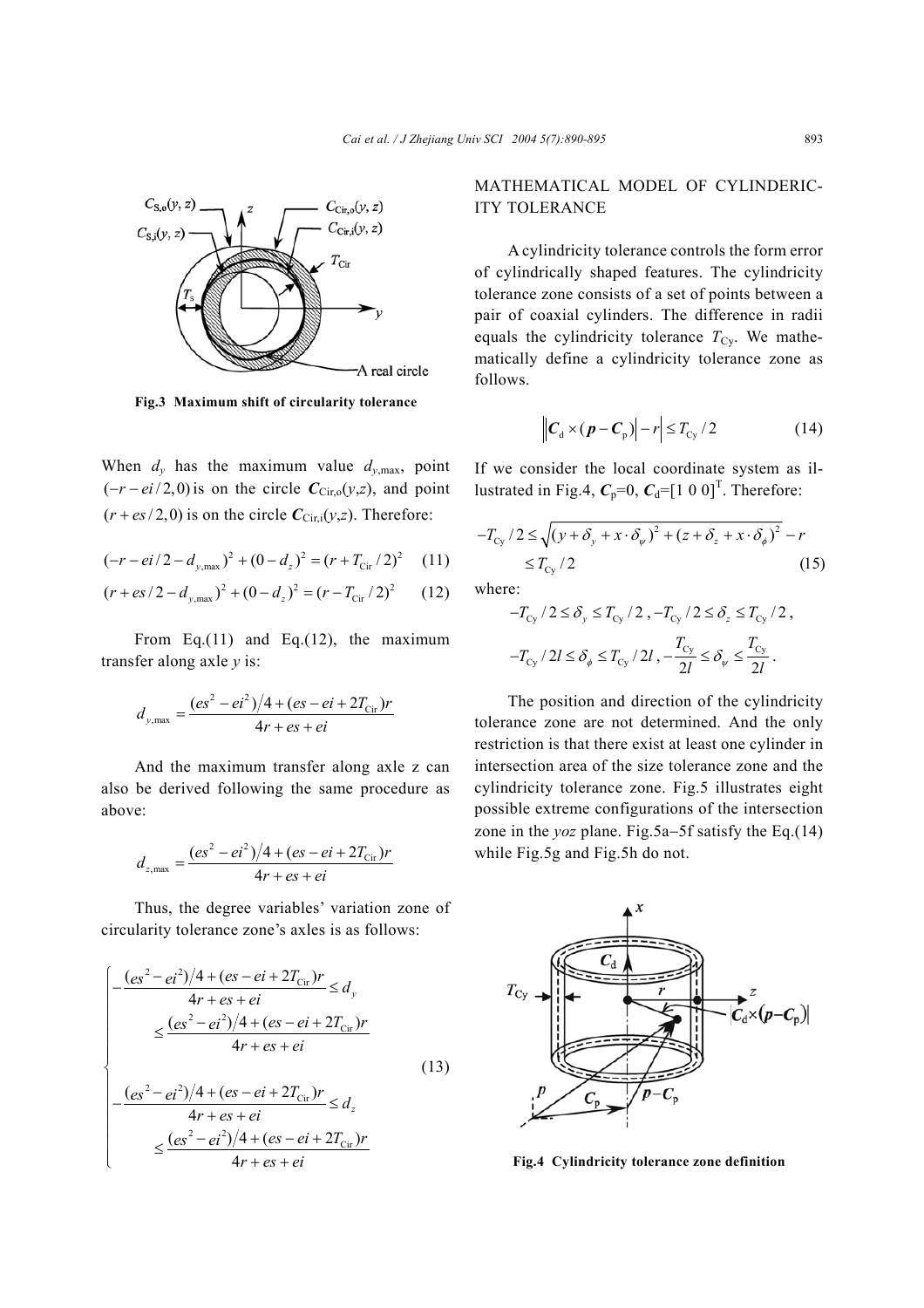Fig.6 shows the situation when the cylindricity tolerance zone has the maximum orientation angle relative to the size tolerance. The following equations can be derived from Fig.6:

 $l_{\text{Cvi}}(x, z): z = r + x \cdot d_{\phi} + d_{z}$  (16)

$$
l_{\text{Cy,o}}(x,z): z = r + x \cdot d_{\phi} + d_{z} + \frac{T_{\text{Cy}}}{\cos d_{\phi}} \tag{17}
$$

$$
l_{S,i}(x, z) : z = r + ei/2 \tag{18}
$$

$$
l_{S,0}(x,z):z = r + es/2
$$
 (19)



**Fig.5 Some examples of size and cylindricity tolerance zone** 



**Fig. 6 Maximum orientation angle of cylindricity tolerance zone** 

When  $d_{\phi}$  has the maximum value, point ( $l/2$ ,  $r+$  $e$ <sup>*es*</sup>/2) is on line *l*<sub>Cy,i</sub>(*x*,*z*), and the point (−*l*/2, *r*+*ei*/2) is on line  $l_{Cy,0}(x,z)$ . From Eqs.(12) and (13):

$$
r + es/2 = r + l \cdot d_{\phi, \text{max}} / 2 + d_z
$$
 (20)

$$
r + ei/2 = r + (-l/2) \cdot d_{\phi, \text{max}} + d_z + \frac{T_{\text{Cy}}}{\cos d_{\phi, \text{max}}} \qquad (21)
$$

Assuming that the variance of  $d_{\phi,\text{max}}$  is small, then cos $d_{\phi,\text{max}} \approx 1$ . From the above equations,

$$
d_{\phi, \text{max}} = [(es - ei) - 2T_{\text{cy}}]/2l = (T_s - 2T_{\text{cy}})/2l
$$

The final variation zone for other cases can be obtained in a similar way. Therefore, the variation zone of the cylindricity tolerance zone as specified in the tolerance specification is as follows:

$$
\begin{cases}\n-(T_s - 2T_{\text{Cy}})/2l \le d_\phi \le (T_s - 2T_{\text{Cy}})/2l \\
-(T_s - 2T_{\text{Cy}})/2l \le d_\psi \le (T_s - 2T_{\text{Cy}})/2l \\
ei - T_{\text{Cy}} \le d_y \le es \\
ei - T_{\text{Cy}} \le d_z \le es\n\end{cases}
$$
\n(22)

## INSTANCE

Fig.7 shows the connecting rod of air compressor brake for automobile. The hole, whose diameter is 12 mm, must accommodate the piston pin to be inserted into it and the cylindricity error should not exceed 0.003 mm. If inappropriate size tolerance is selected to control the form error, it will



**Fig.7 Connecting rod of air compressor brake for automobile**